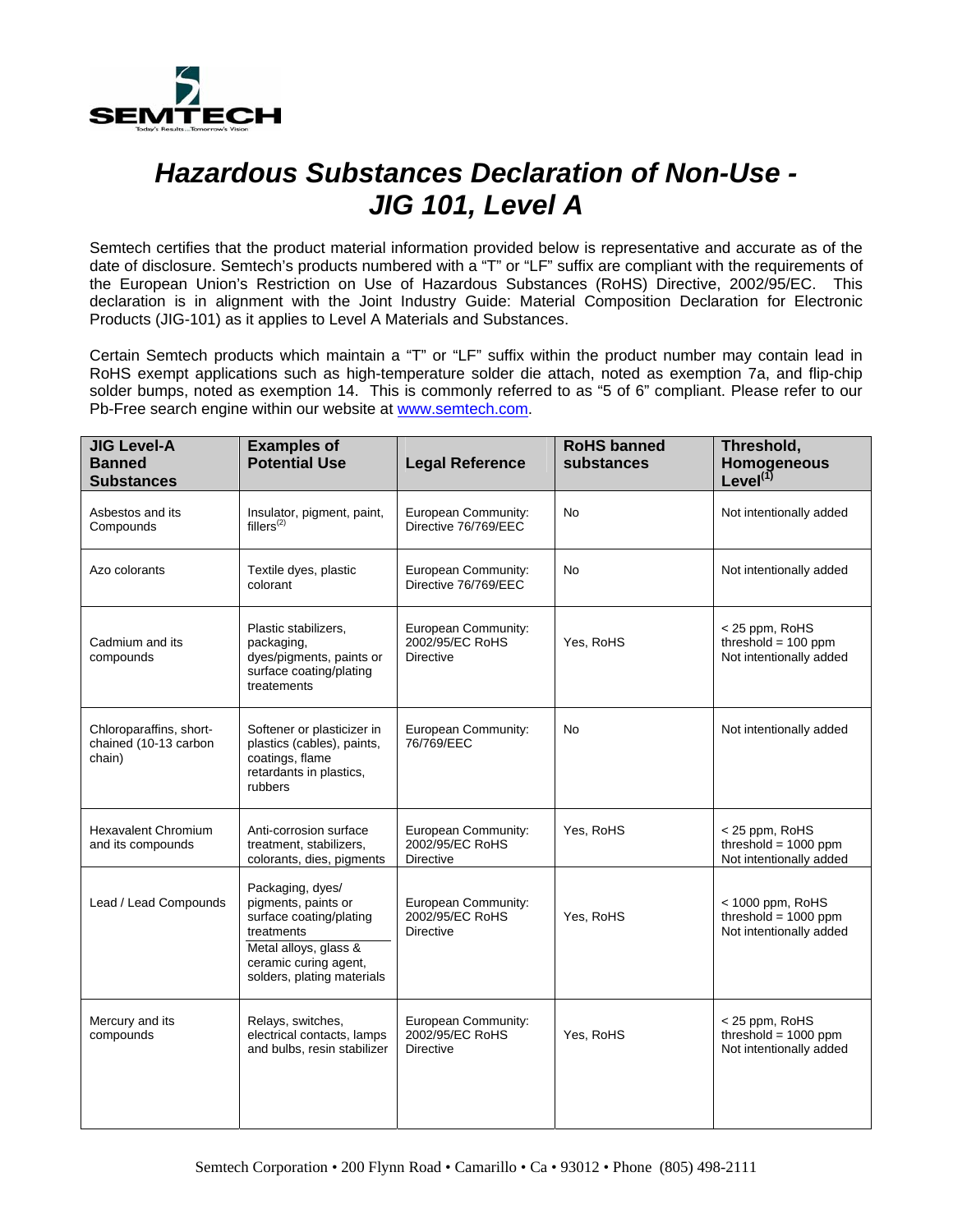

| <b>JIG Level-A</b><br><b>Banned</b><br><b>Substances</b>                               | <b>Examples of</b><br><b>Potential Use</b>                                | <b>Legal Reference</b>                                                                                                              | <b>RoHS banned</b><br>substances | Threshold,<br><b>Homogeneous</b><br>Level $^{(1)}$                                                            |
|----------------------------------------------------------------------------------------|---------------------------------------------------------------------------|-------------------------------------------------------------------------------------------------------------------------------------|----------------------------------|---------------------------------------------------------------------------------------------------------------|
| Ozone Depleting<br>Substances (CFCs,<br>HCFCs)                                         | Cleaning agents, foam<br>plastics, solvents                               | Int'l Treaty: Montreal<br>Protocol, Annex A, B & C<br>------------------------------                                                | <b>No</b>                        | Not intentionally added                                                                                       |
|                                                                                        |                                                                           | US: 1990 Clean Air Act:<br>European Community:<br>Directive 76/769/EEC                                                              |                                  |                                                                                                               |
| Polybrominated<br>Biphenyls (PBBs)                                                     | Flame-rated plastics<br>(e.g. ABS, HIPS) $^{(2)}$ .                       | European Community:<br>2002/95/EC RoHS<br>Directive (exempts deca-<br>BDE)                                                          | Yes, RoHS                        | 1000<br><b>RoHS</b><br>ppm,<br>$\overline{\phantom{a}}$<br>threshold = $1000$ ppm.<br>Not intentionally added |
| Polybrominated Diphenyl<br>Ethers (PBDEs)                                              | Flame-rated plastics<br>(e.g. ABS, HIPS)                                  | European Community:<br>2002/95/EC RoHS<br>Directive (exempts deca-<br>BDE)                                                          | Yes, RoHS                        | 1000<br><b>RoHS</b><br>$\prec$<br>ppm,<br>threshold = $1000$ ppm.<br>Not intentionally added                  |
| Polychlorinated<br>Biphenyls (PCBs) and<br>Terphenyls (PCTs)                           | Transformers, capacitors,<br>printed circuit board<br>components $(2)$    | European Community:<br>76/769/EEC,<br>91/173/EEC                                                                                    | No                               | Not intentionally added                                                                                       |
| Polychlorinated<br>Naphthalenes (PCN) (>3<br>Chlorine atoms)                           | Additive to rubber,<br>lubricants and paints <sup>(2)</sup>               | Japan Law Concerning<br>the Examination and<br>Regulation of the<br>Manufacture of Chemical<br>substances (Class I)                 | No                               | Not intentionally added                                                                                       |
| <b>Radioactive Substances</b>                                                          | <b>Optical Properties</b><br>(Thorium)                                    | Japan Law Concerning<br>the Regulation of Nuclear<br><b>Source Material, Nuclear</b><br><b>Fuel Material and</b><br>Reactors; 1986  | <b>No</b>                        | Not intentionally added                                                                                       |
| Tributyl Tin (TBT),<br>Triphenyl Tin (TPT), and<br><b>Tributyl Tin Oxide</b><br>(TBTO) | Inks, paints, pigments,<br>preservatives and<br>fungicides <sup>(2)</sup> | Japan Law Concerning<br>the Examination and<br>Regulation of the<br>Manufacture of Chemical<br>substances (Class I and<br>Class II) | No                               | Not intentionally added                                                                                       |

Note(s):

(1) Threshold does not apply to applications covered by a RoHS substance exemption (2) Use not expected in electronics

Use not expected in electronics

Semtech has relied on information provided by our suppliers in making this declaration and has taken and continues to take commercially reasonable steps to provide representative and accurate information. Semtech's standard Sales Terms and Conditions, including warranty and limitations of liability, apply to the declarations made herein unless otherwise provided by a written contract or other agreement signed by the parties.